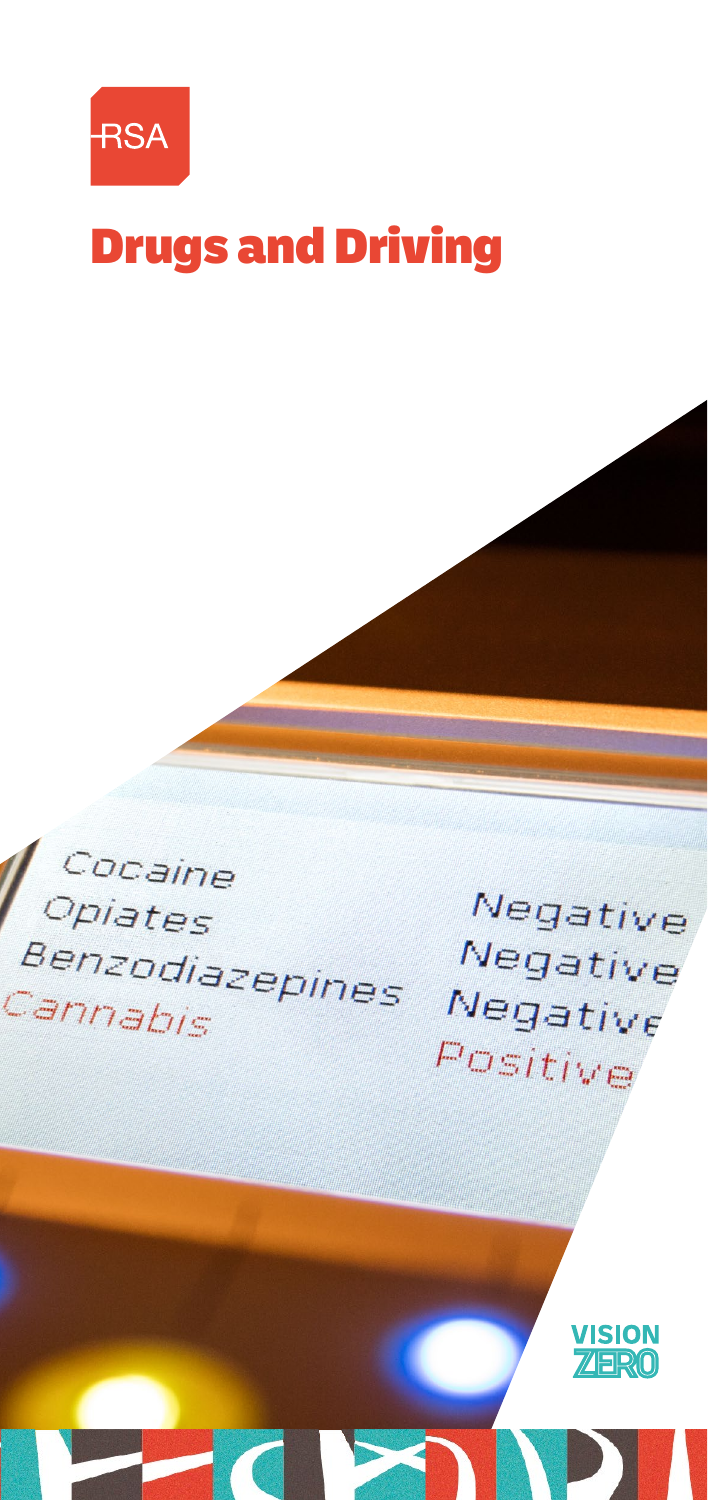# Driving Under the Influence of Illicit Drugs and/or the Abuse of Prescription Drugs

The use of any illicit drug or the abuse of prescription drugs makes it highly unsafe for anyone – whether a driver, cyclist or pedestrian – to use the road.

Driving under the influence of drugs has been an offence in Ireland since 1961. The law states that a person must not be impaired (through alcohol, drugs or any combination of both) while driving or in charge of a vehicle.

# **Drug Driving Offences**

An additional offence, introduced in April 2017, provides that a person cannot drive while over specified limits of 3 specified drugs (Cannabis, Cocaine and Heroin).

# **Risks associated with drug driving**

Drug driving not only puts the driver at risk but also passengers and others who share the road. Even a small amount of certain drugs can seriously affect a driver's motor skills, balance and co-ordination, perception, attention, reaction time, and judgment on the roads.

Driving under the influence of drugs remains a significant problem in Ireland. In 2020 of the 4,489 specimens tested in the Medical Bureau of Road Safety (MBRS) 3,650 (81%) were found to be positive for at least one impairing drug.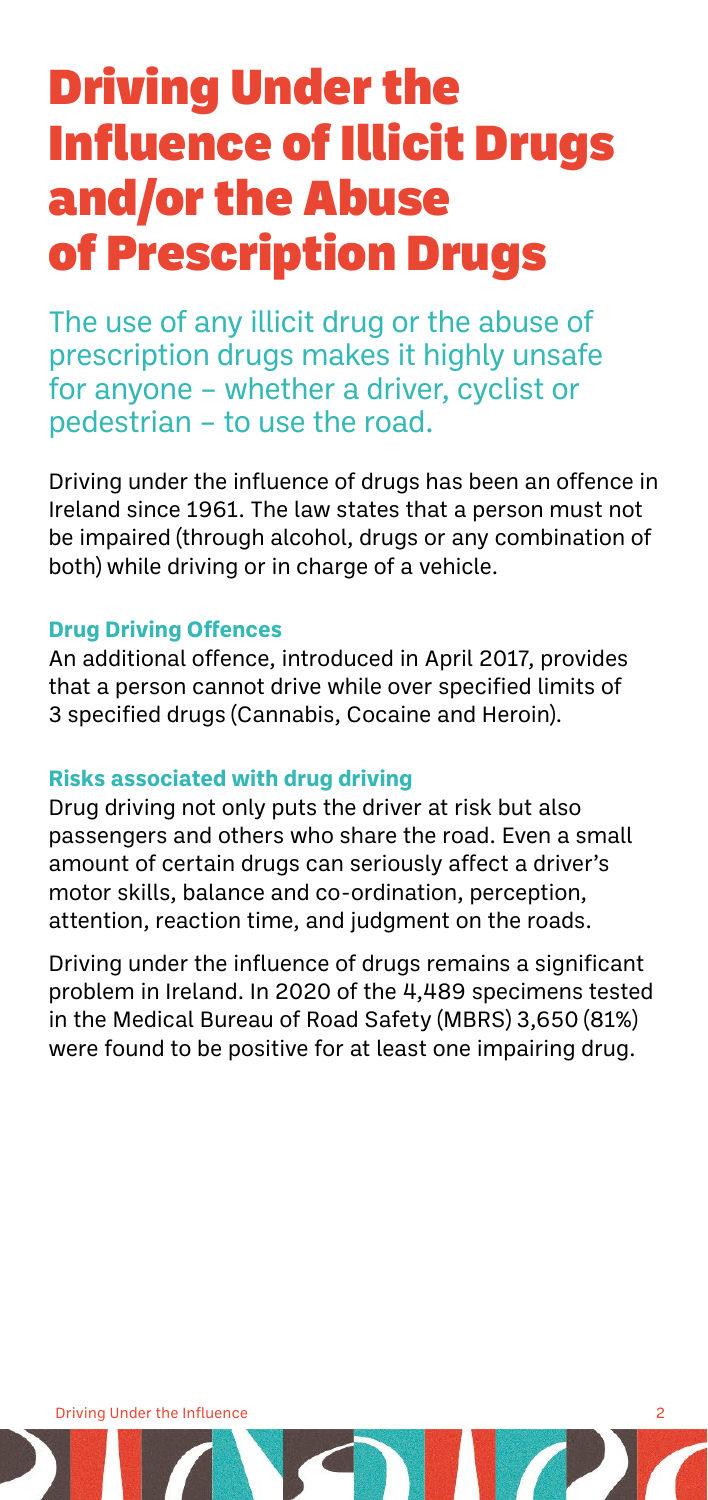Analysis of coronial data for road user fatalities that occurred in 2013-2017 found that 11% of driver fatalities\* with a toxicology result available had a positive toxicology for at least one benzodiazepine. 10% had a positive toxicology for cocaine, 7% had a positive toxicology for cannabis, and 7% had a positive toxicology for at least one opioid.

Cannabis and benzodiazepines (Valium-like drugs – tranquilisers typically used to treat anxiety) are currently the most common drugs found in drivers driving under the influence of drugs, followed by opiates, cocaine and methadone.

Many drug drivers incorrectly believe that certain drugs make them better drivers and imagine themselves at low risk of collision. They also tend to overestimate their driving ability and show little understanding of how drugs affect their driving. Many have poor awareness of the impairing effects of drugs and make bad decisions about driving as a result.

### **Drugs that affect safe driving include;**

**Cannabis** reduces the ability to perform complex driving tasks like merging traffic, crossing junctions and so on.

**Cocaine** increases risk taking – for example speeding, turning in front of other vehicles, inattentive driving, and poor impulse control.

**Heroin (and other opiates like Morphine)** impair the mental and physical abilities needed to drive a car. Effects include slow driving, weaving, poor vehicle control, poor co-ordination and falling asleep at the wheel.

**Benzodiazepines (Valium)** reduce reaction times, the ability to perform multiple tasks and memory. They also increase the effects of fatigue. However, unplanned withdrawal can also cause problems, and withdrawal from benzodiazepines should only be undertaken with your doctor's advice and supervision.

\*Driver includes motorcycle drivers. Driver fatalities may have had a positive toxicology for more than one drug category, and more than one drug within one drug category. A positive toxicology does not imply impairment.

**Driving Under the Influence 3 3**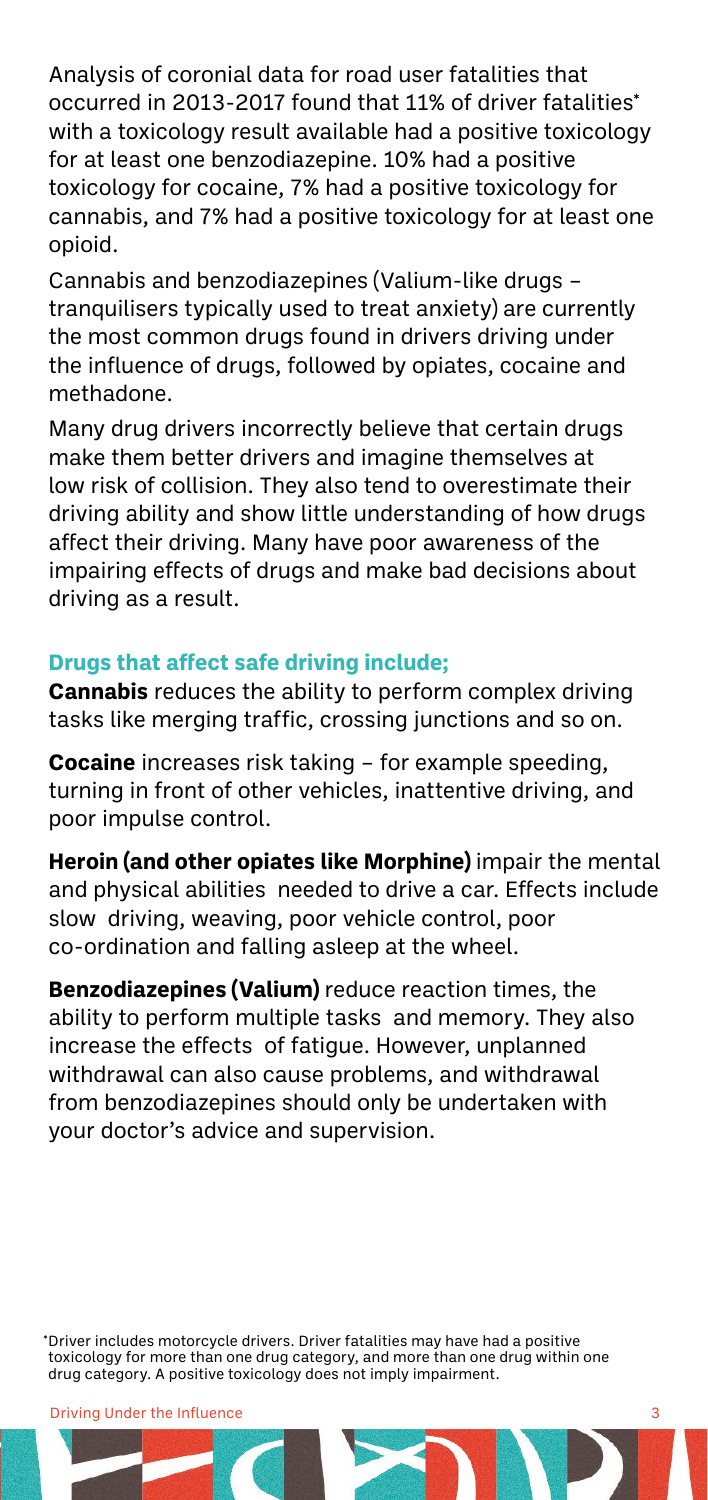#### **Drug driving and the law**

Firstly, it is against the law to drive under the influence of drugs (including prescribed drugs) where your driving is impaired to such an extent that you don't have proper control of the vehicle.

Secondly, it is against the law to drive under the influence of certain drugs (regardless of driving performance) above specified levels. There are currently 3 drugs specified – **cannabis, cocaine** and **heroin**. If you are found to have any of these drugs above the specified limits, you can be prosecuted for drug driving with no proof of impairment necessary (as is currently the case for alcohol limits).

#### **Preliminary roadside drug test**

Gardaí regularly conduct 'Preliminary Drug Testing' at Mandatory Intoxication Testing Checkpoints where they can now test for alcohol and/or drugs. Gardaí can test a driver's oral fluid for cannabis, cocaine, opiates (for example, heroin, morphine) and benzodiazepines (for example, Valium).

Gardaí can also conduct impairment tests to assess whether a driver's ability to drive is impaired.

As part of this test, drivers must do five impairment tests:

- $\blacksquare$  a pupil dilation test.
- **n** modified Romberg balance test,
- walk and turn test.
- one-leg stand, and
- a finger-to-nose test.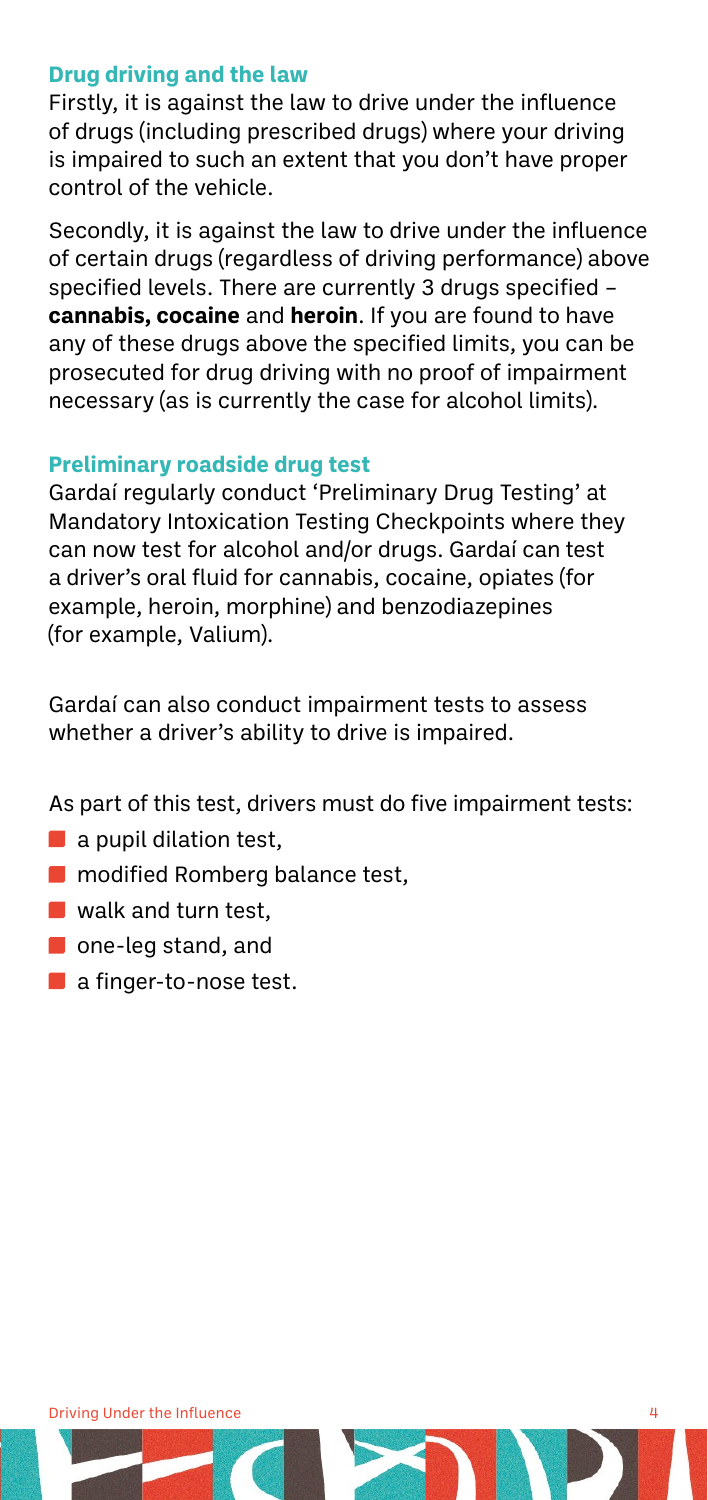Where a person is arrested on suspicion of drug driving the Gardaí have the power to require the person to provide a blood specimen.

#### **Penalties**

If you are convicted of drug driving, you will get:

- a minimum 1-year driving disqualification if you are found to be above the legal threshold for cocaine, cannabis or heroin;
- $\blacksquare$  a minimum of 4 years driving disqualification if you are found to have drugs in your body and are impaired to such an extent that you do not have proper control of a vehicle;
- $\blacksquare$  up to  $\epsilon$ 5.000 fine:
- up to 6 months in prison;
- **a** criminal record

### **Medicines and driving**

If you are taking prescription or over-the-counter medicines under the advice of your doctor or pharmacist, and so long as those medicines don't impair your driving, you have nothing to be concerned about. If you are in any doubt, you should speak to your doctor or pharmacist about your concerns.

A statutory medical exemption certificate is provided for in the law for people who have been prescribed medicinal cannabinoids in Ireland (medicinal marijuana). If this applies to you, you should carry the medical certificate with you while driving.